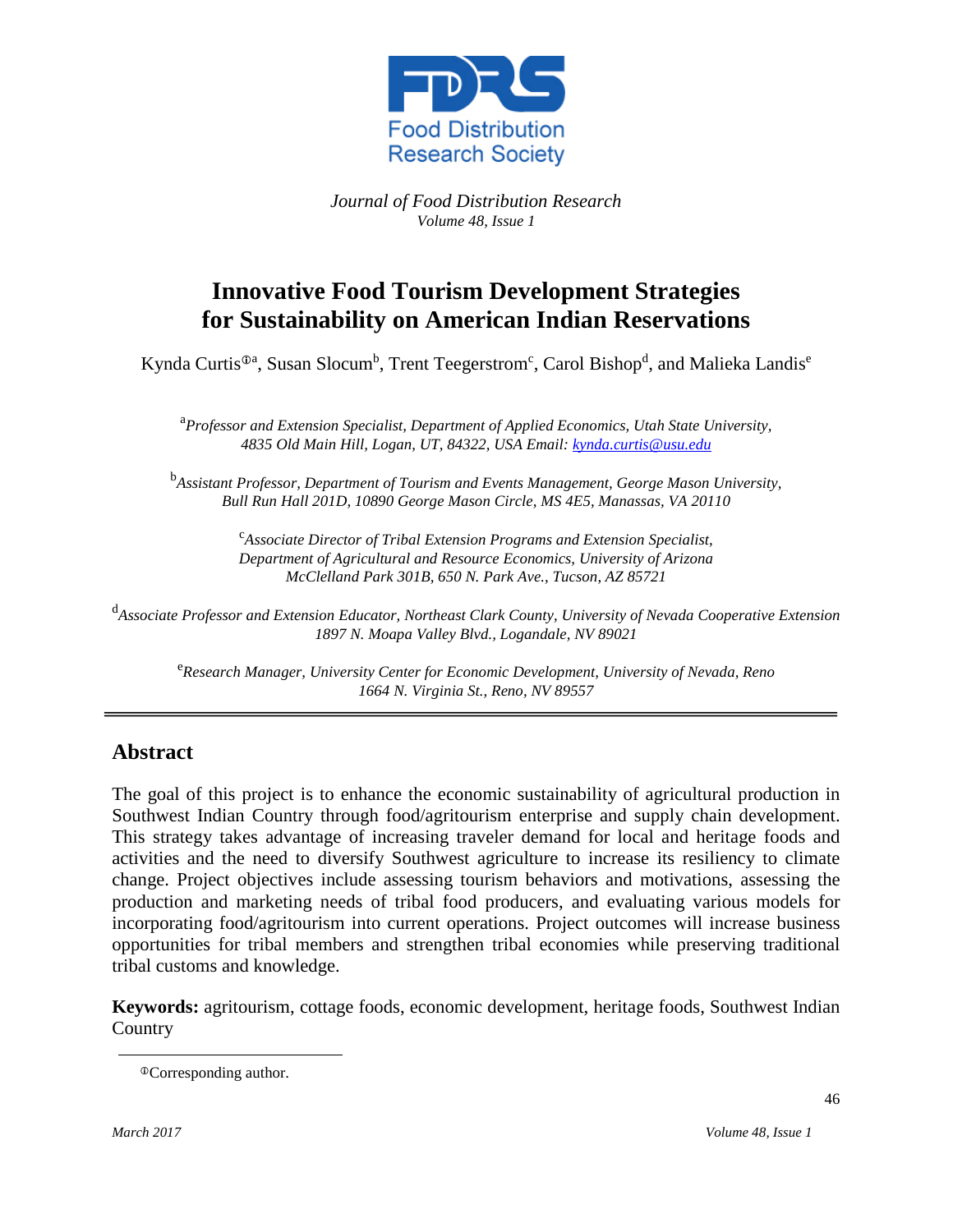#### **Introduction**

The American Indian reservations of the Southwest are rich in natural resources such as uranium, coal, and natural gas, but tribal populations are among the poorest in the country (United Nations, 2007) and American Indian poverty rates are higher than those of any other ethnicity in the United States (27% below poverty; McCartney, Bishaw, and Fontenot, 2013). The Navajo Nation—which occupies portions of Utah, Arizona and New Mexico—is the second largest indigenous population in the United States and comprises the largest area assigned to a Native American jurisdiction. It is estimated that 168,000 individuals live in Navajo Nation, with 82% still speaking the Navajo language and practicing the traditional Navajo lifestyle (Navajo Nation, 2013a). The 2007 Census of Agriculture reports that 43% of the population lives below the poverty line, with an average personal income of just over \$7,000 and an unemployment rate of 42%. While 56% of the Nation have a high school education, only 7% have a college degree (U.S. Census of Agriculture, 2009). Economic opportunity is at the forefront of the Nation's agenda, which focuses on current economic sectors include mining, tourism, and agriculture. With three million tourist visits each year, the Navajo Nation has recognized tourism as an economic growth strategy (Navajo Nation, 2002).

Agriculture and livestock ownership are recognized as core foundations of Navajo spirituality and economic prosperity (Navajo Nation, 2013b). The Navajo have a long-standing divine connection with the land, and agriculture is considered a gift bestowed by the Holy One. It is estimated that there are over 18,000 Navajo farmers, with more than half of Arizona farms and ranches owned by members of the Navajo Nation (Yurth, 2009). Navajos generate an estimated \$40.5 million in the informal economy, and much of this undocumented income is derived from family-based agriculture and crafts enterprises (Moore, Benally, and Tuttle, 2008). Of the 12,000 farms and ranches, over 11,000 are family or individually managed, and they average less than nine acres in size (U.S. Census, 2009). Over 57% of these farms earn less than \$1,000 per year, with another 19% earning less than \$2,500 per year (U.S. Census, 2009). The Navajo Nation recognizes that there is an urgent need to implement agricultural programs, policies, regulations, and conservation programs to revitalize their economy for self-sufficiency (Navajo Nation, 2002).

In recent years, Native Americans communities in Arizona, New Mexico, and Utah have increasingly sought to revive traditional agrarian lifestyles to strengthen the ties of younger Native Americans to their heritage, culture, and religion. The resurgent interest in small-scale crop and livestock operations on reservations is also driven by the desire for healthier foods and the chance to share in the economic opportunities being created by the nation's growing "local food" movement. Native Americans were the nation's first agriculturalists, and their knowledge and practices over time have contributed to the success of the U.S. food and fiber industries (Diné, Inc., 2012). However, physical, cultural, and linguistic isolation has prevented most Native American producers from accessing the wealth of production, marketing, management, and financing information and services available to most producers. Failure to access and use these resources is impeding the efforts of Native American producers to benefit from today's emerging market opportunities for their crops and animals (Diné, Inc., 2012).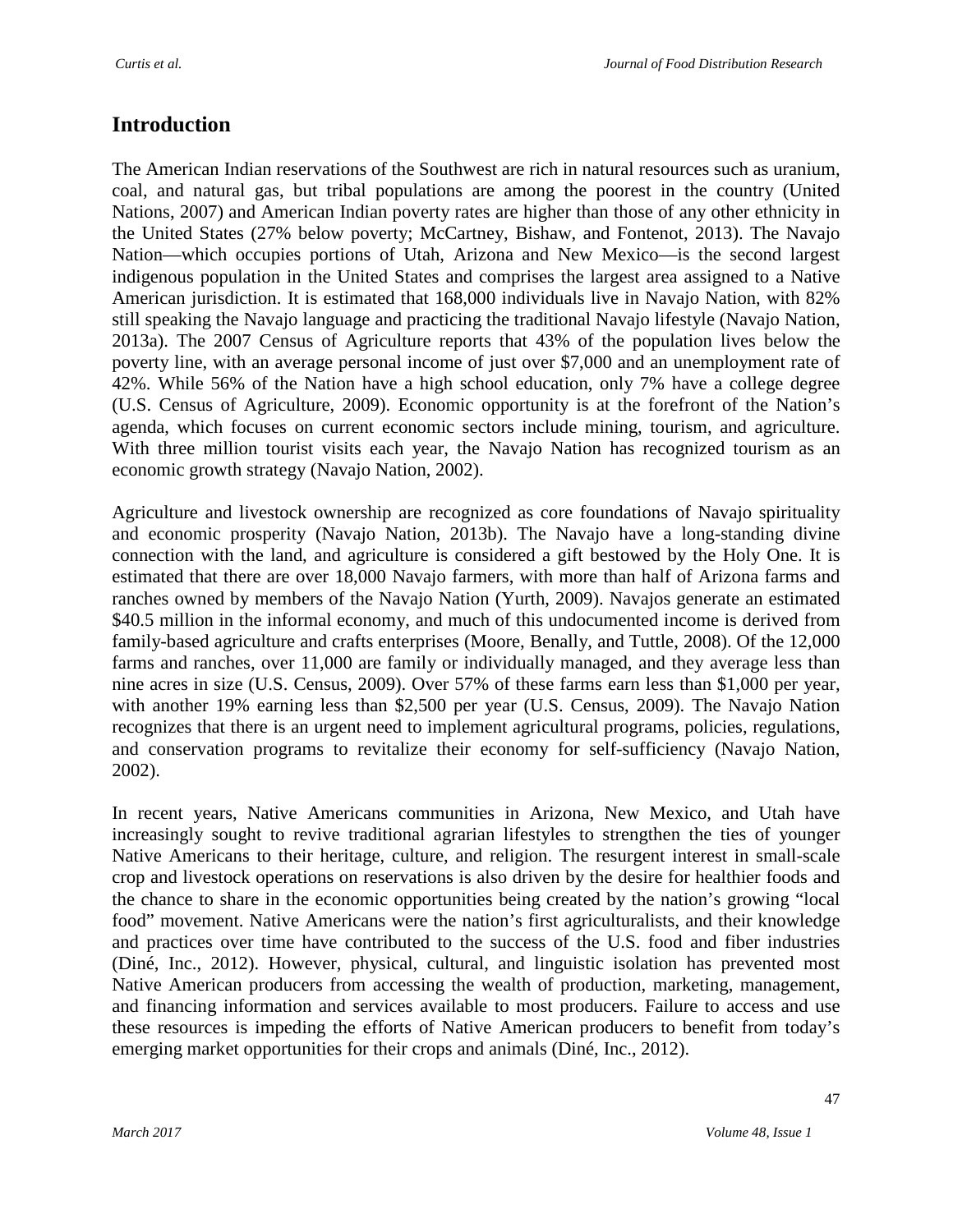American Indian farmers and ranchers provide an important economic base for rural areas in the Southwest. Sustaining agricultural production (e.g., crops, food, livestock) on tribal lands will become progressively more challenging in the future due to decreased water availability, extended droughts, changes in precipitation amounts and timing, surface water availability, and declining groundwater supplies. Close cultural and economic ties to natural resources, geographic remoteness, and economic challenges have led some to characterize American Indian reservations as some of the most vulnerable populations to climate change impacts (U.S. Global Climate Change Research Program, 2014).

For example, Patrick (2013) conducted focus groups with over 200 Navajo farmers and ranchers from 20 chapter houses in Arizona, New Mexico, and Utah. He identified several recurring challenges facing producers across the Navajo Nation, including limited farming opportunities and low crop yields due to water shortages stemming from enduring droughts and inadequate water storage and distribution infrastructure; soil erosion and poor soil quality due to open ranges, lack of fencing, overgrazing, and depleted organic material; lack of knowledge of modern crop production and risk management practices, limited access to equipment and technical assistance, and lack of knowledge of market and sales opportunities. Livestock (e.g., cattle, sheep, and goat) production and market and sales opportunities are also limited by the poor quality of the animals, again due to lack of knowledge of modern production and risk management practices (Patrick, 2013).

### **Project Overview**

This project seeks to investigate the tourism destination image of Southwest Indian Country and traveler motivations and needs related to food and agritourism; examine the production, distribution, and marketing needs of tribal agricultural producers and small food processors interested in entering agricultural and food tourism; evaluate various models for incorporating food/agritourism into the marketing portfolio of agricultural and food processing operations in Southwest Indian Country; and disseminate study results and information to agricultural producers, food processors, tourism enterprises, and policy makers in Southwest Indian County.

Tourism is vital to economic expansion in Southwest Indian Country. The area is home to a dozen national monuments, tribal parks, and historic sites that draw over 600,000 visitors each year (Cothran, Combrink, and Bradford, 2012). In its Comprehensive Economic Development strategy, the Navajo nation recognized that "Manufacturing and Agriculture are normally considered to be the leading 'Basic Industries.' Here, on the Navajo Nation, tourism can be added to the list" (Navajo Nation, 2002, p. 11). In 2011, a study found that the \$112.8 million in tourism spending on Navajo Nation generated a total economic impact (including indirect and induced impacts) of \$143.7 million and supported 1,788 full-time-equivalent jobs (Cothran, Combrink, and Bradford, 2012).

The tourism industry is subject to high economic leakages when nonlocal corporate ownership controls the majority of tourism business (Telfer and Wall, 2000). Slee, Farr, and Snowdon (1997) argue that local food can greatly enhance the economic impact of tourism, leaving a larger percentage of tourism revenue in the local economy. The Navajo Economic Development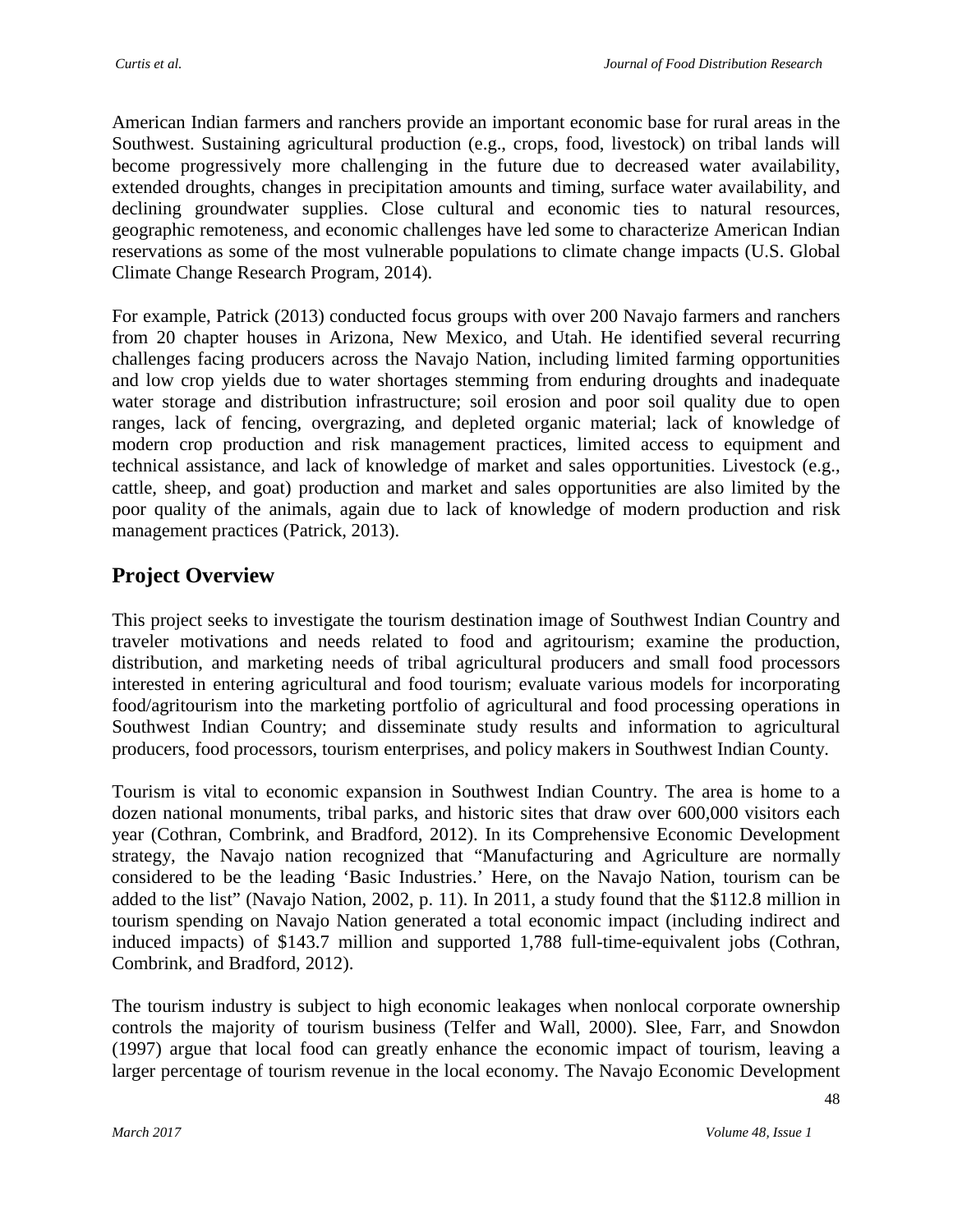Plan (Navajo Nation, 2002) recognizes that "tourism development stands a very good chance of reducing unemployment here. People from all around the world already come to this region. The Nation just has to do a better job of capturing the tourist dollars" (p. 45). This project proposes to increase those indirect effects of tourism by incorporating local food products into the tourism value chain to create additional employment and job opportunities for all tribal members across the region.

Agritourism is a concept that has gained significant attention in recent academic literature. It is recognized as a vehicle that can enhance a destination's tourism offerings and create backward linkages that generates additional economic opportunities for local residents in tourism destinations (Telfer and Wall, 2000). Especially in areas where farming and food production constitutes a large economic sector, agritourism provides an avenue to promote and distribute local agricultural production while simultaneously providing tourists with a way to explore unfamiliar cultures (Everett and Aitchison, 2008).

According to the Navajo Nation Traditional Agriculture Outreach (Navajo Nation, 2013b), adding value to agricultural products is a priority. Arizona, New Mexico, and Utah are among the over 30 states that have enacted Cottage Food Rules, allowing specific types of nonhazardous foods to be produced in inspected home kitchens. No such rules currently exist among the tribal governments, possibly precluding those located within the reservations from cottage production. Cottage food production would create opportunities for small farms, especially important given the scarcity of restaurants and certified kitchens on the reservations. Familiarizing these residents with current state regulations would allow them to organize and petition their tribal governments to adopt similar regulations if needed.

The advantages of food and agritourism include increased economic opportunity for local farmers in tourism destinations and the enhancement of the visitor experience in relation to the consumption of local food products, recipes, and rural spaces as an experiential form of cultural expression (see Table 1 for overview of activities and products). Agritourism is important in strengthening a region's identity, sustaining cultural heritage, and supporting a region's economic and socio-cultural foundation (Everett and Aitchison, 2008). Therefore, community identity and cultural distinctiveness can be expressed through agritourism whilst providing an avenue for economic development (Rusher, 2003). Due to the different attributes of the tourism and agricultural sectors in the economy, many communities have struggled to provide successful best practices that can be easily accessible to small and medium-sized businesses in each sector (Slocum and Everett, 2010).

### **Project Outcomes and Impacts**

Project outcomes are provided in Table 2. Short-term impacts include increased awareness, knowledge, and changes in attitudes related to the capacity and skills of tribal government officials and American Indian farmers and ranchers. Increased knowledge will strengthen the capacity of tribal nations to diversify and establish food and agritourism partnerships, to react successfully to market changes, and to absorb climate change stresses, thus maintaining function of agricultural land and customs.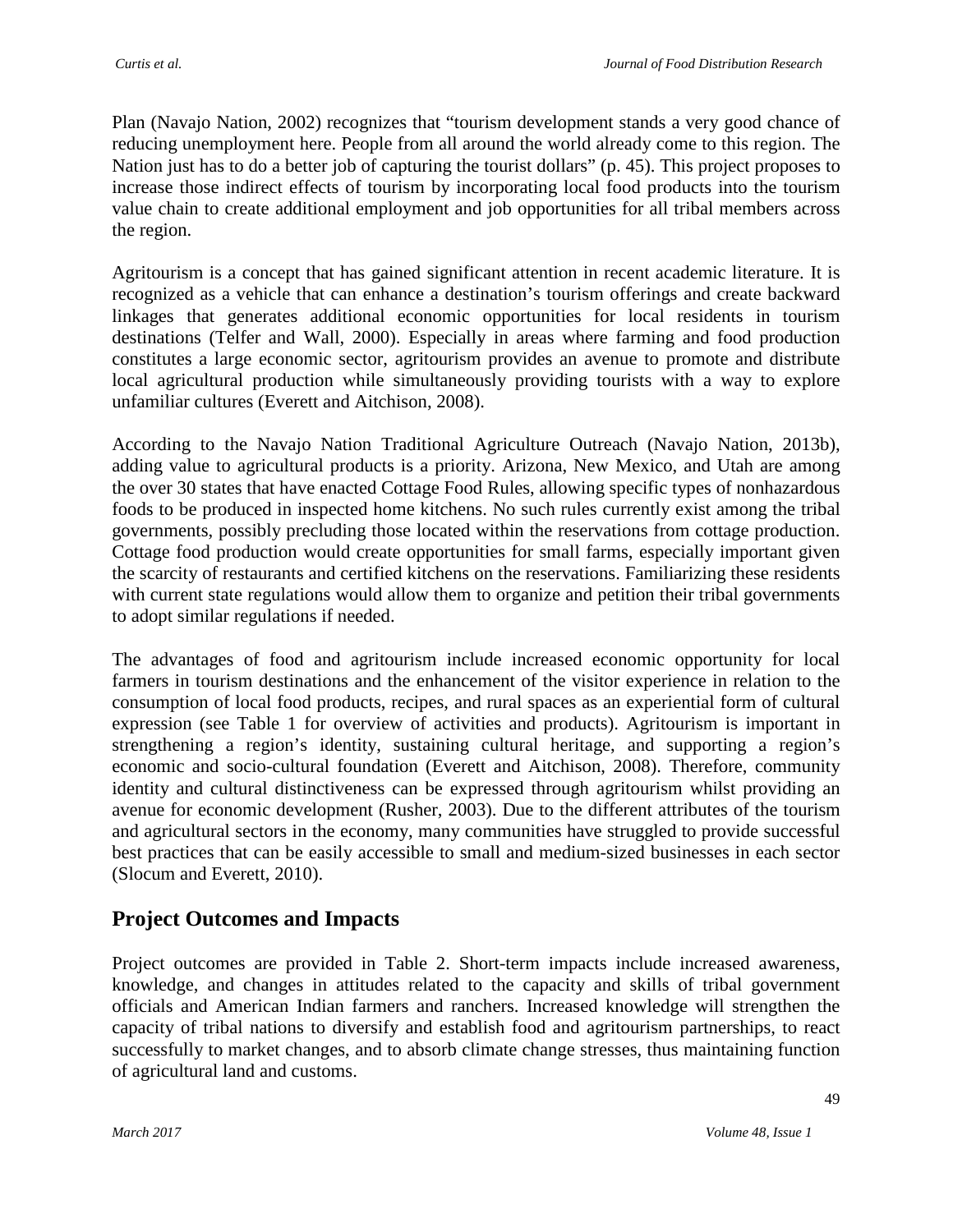| <b>Agritourism</b>                                      | Farm stays                                                     | Farm activities<br>(hay rides,<br>corn mazes)              | Pick-your-own                               | Farm stands                       | Fishing and<br>hunting      |
|---------------------------------------------------------|----------------------------------------------------------------|------------------------------------------------------------|---------------------------------------------|-----------------------------------|-----------------------------|
| <b>Buildings or</b><br><b>Structures</b>                | Food<br>processing<br>facilities                               | Wineries and<br>breweries                                  | Farmers'<br>markets                         | Food stores                       | Food-<br>related<br>museums |
| <b>Consumer</b><br><b>Shows and</b><br><b>Festivals</b> | Food and<br>drink shows                                        | Cooking<br>demonstrations                                  | Food festivals                              | Beer and<br>wine<br>festivals     | Harvest<br>festival         |
| Consumption                                             | Dining at<br>restaurants                                       | Picnics<br>utilizing<br>locally-grown<br>products          | Purchasing<br>retail<br>food/beverages      | Tasting<br>local recipes          | Food-based<br>souvenirs     |
| <b>Touring</b>                                          | Wine<br>regions/routes                                         | Agricultural<br>regions                                    | City food<br>districts                      | Food routes                       | Gourmet<br>trails           |
| <b>Land uses</b>                                        | Farms                                                          | Orchards                                                   | Vineyards                                   | Urban<br>restaurant<br>districts  |                             |
| Organizational                                          | Restaurant<br>classification<br>or<br>certification<br>systems | Food/wine<br>classification<br>systems<br>(organic, local) | <b>Associations</b><br>(e.g. Slow)<br>Food) |                                   |                             |
| <b>Educational</b>                                      | Cooking<br>schools                                             | Wine tasting                                               | Visiting<br>wineries                        | Food and<br>beverage<br>magazines |                             |

**Table 1.** Food and Agritourism Products and Activities.

**Notes:** Adapted from Everett and Slocum (2013).

Medium-term impacts will identify changes in behaviors of these individuals to coalesce around achieved knowledge gains and proactively plan strategies and policies. Behavioral changes may include, for example, tribal members developing reservation-wide plans for sustainable agriculture that focus on establishing tourism and food/agritourism partnerships and supply chains. They may also include increased and improved use of existing USDA agricultural assistance programs to implement agritourism activities on reservation lands. Long-term impacts will include documented plans and policies that specifically address sustainable agriculture and economic development actions on reservation lands. Targeted impacts will lead to long-term change in economic, social, and environmental conditions on the reservation.

To measure short-, medium-, and long-term impacts, primary and secondary data will be collected prior to, during, and immediately following the project to provide baseline and subsequent data points to monitor targeted changes through the project life. Additionally, data will be collected 12 months following project completion to provide a retrospective evaluation of cumulative project impacts.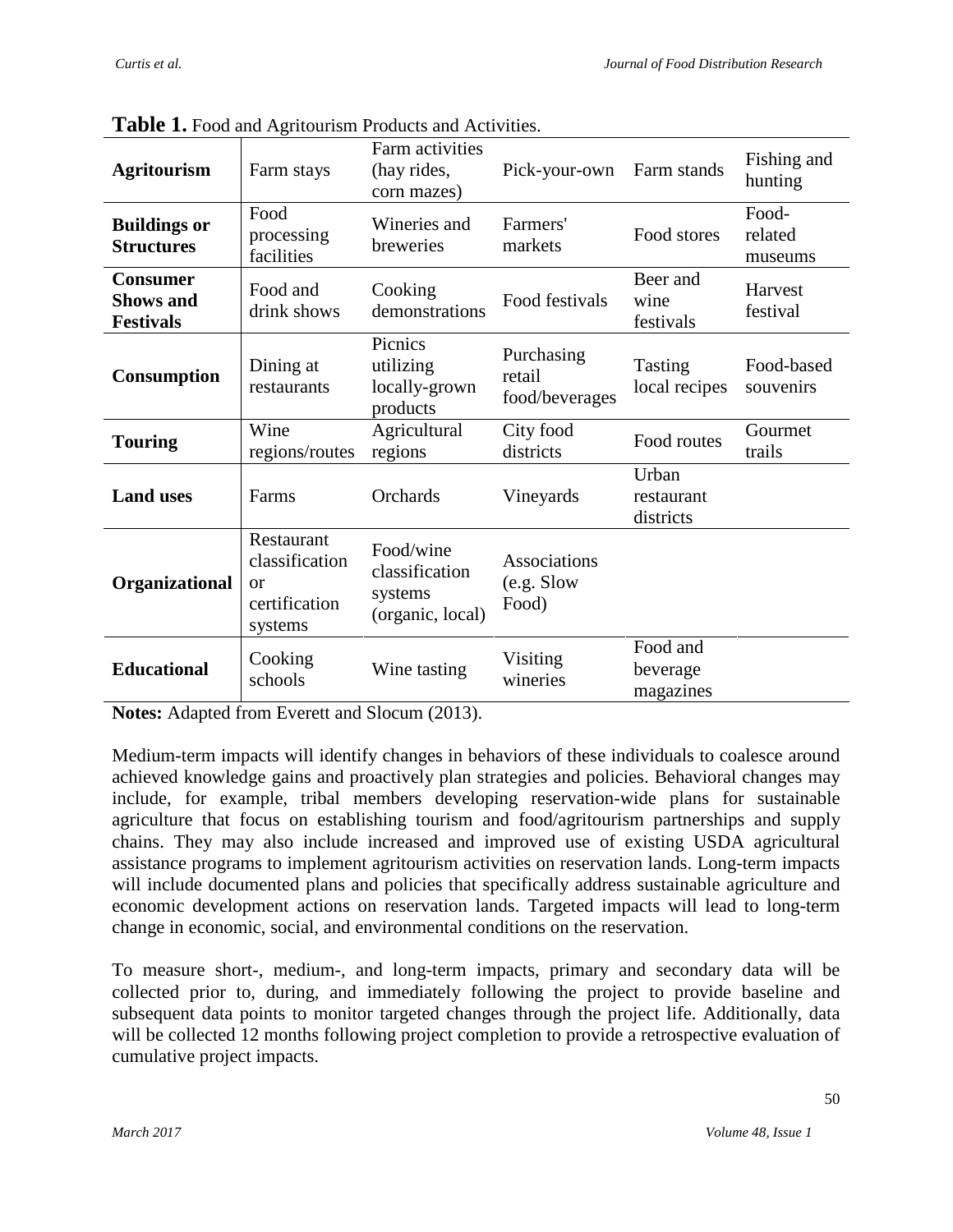| Knowledge                  |                           | <b>Actions</b>             |                              | <b>Conditions</b>         |                              |
|----------------------------|---------------------------|----------------------------|------------------------------|---------------------------|------------------------------|
| Occurs when there is a     |                           | Occur when there is a      |                              | Occur when economic,      |                              |
| change in knowledge and/or |                           | change in behavior or the  |                              | environmental, or social  |                              |
|                            | attitude                  | participants act upon what |                              | conditions improve due to |                              |
|                            |                           | they have learned          |                              | actions taken by the      |                              |
|                            |                           |                            |                              |                           | participant as a result of   |
|                            |                           |                            |                              |                           | their participation          |
|                            | Increase producer         | ٠                          | Tribal producers             | $\bullet$                 | Sustainable tribal           |
|                            | understanding of tourist  |                            | investigate diversification  |                           | agricultural operations      |
|                            | preferences for food      |                            | opportunities                | $\bullet$                 | Improved tribal economic     |
|                            | tourism & agritourism     | $\bullet$                  | -Tribal agriculture & food   |                           | development & business       |
| $\bullet$                  | Increase producer         |                            | producers create new         |                           | opportunities                |
|                            | knowledge of tourism      |                            | products or services for     | $\bullet$                 | Improved partnerships        |
|                            | outlets & distribution    |                            | tourists/visitors            |                           | with tribal & non-tribal     |
|                            | options                   | $\bullet$                  | Tribal communities initiate  |                           | tourism/food operations      |
| ٠                          | Increase producer         |                            | tourism planning &           | $\bullet$                 | Improved social,             |
|                            | knowledge of cottage food |                            | partnership development      |                           | environmental, &             |
|                            | production & distribution | $\bullet$                  | Establishment of tourism     |                           | economic conditions on       |
| $\bullet$                  | Increase producer         |                            | & food/agritourism           |                           | the reservations             |
|                            | awareness of cultural     |                            | partnerships & supply        | $\bullet$                 | -Sustained tribal traditions |
|                            | foods & production        |                            | chains                       |                           | & culture                    |
|                            | methods                   | $\bullet$                  | - Ongoing education,         |                           | -Enhanced partnerships       |
| $\bullet$                  | Increase producer ability |                            | information sharing, &       |                           | with 1994 and 1862           |
|                            | to evaluate the economic  |                            | activities involving project |                           | college, Extension, &        |
|                            | feasibility of food and   |                            | partners & USDA              |                           | <b>USDA</b> agencies         |
|                            | agritourism               |                            | agencies to enhance          |                           | -Resilient & thriving tribal |
|                            | products/enterprises      |                            | project impacts              |                           | communities                  |
| $\bullet$                  | Increase producer ability |                            |                              |                           |                              |
|                            | to diversify & adapt to   |                            |                              |                           |                              |
|                            | market & climate changes  |                            |                              |                           |                              |

**Table 2.** Project Outcomes/Impacts (Knowledge, Actions, and Conditions).

### **Acknowledgements**

This research was supported by the Utah Agricultural Experiment Station, Utah State University, and approved as journal paper number 8941.

# **References**

Cothran, C., T. Combrink, and M. Bradford. 2012. "2011 Navajo Nation Visitor Survey." Arizona Hospitality Research and Resource Center publication. Available online: <http://navajobusiness.com/pdf/Ads/NavajoNationFinalReport5-4-12.pdf>

51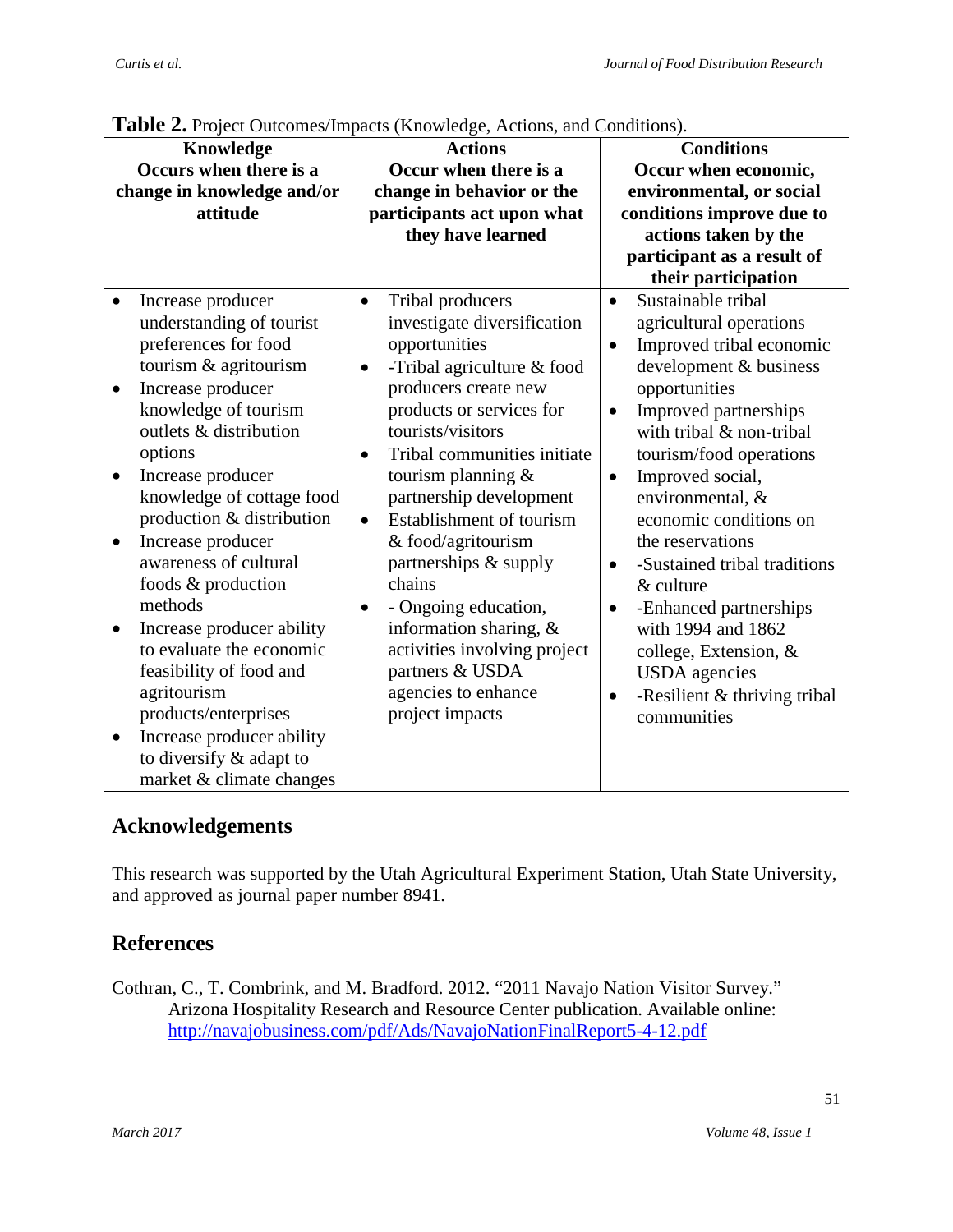- Diné, Inc. 2012. "Western Navajo Nation Beginning Farmers and Ranchers Project." Available online: [http://portal.nifa.usda.gov/web/crisprojectpages/0219844-western-navajo-nation](http://portal.nifa.usda.gov/web/crisprojectpages/0219844-western-navajo-nation-beginning-farmers-and-ranchers-project.html)[beginning-farmers-and-ranchers-project.html](http://portal.nifa.usda.gov/web/crisprojectpages/0219844-western-navajo-nation-beginning-farmers-and-ranchers-project.html)
- Everett, S., and S. Slocum. 2013. "Food and Tourism: An Effective Partnership? A UK–Based Review." *Journal of Sustainable Tourism 21*(6):789–809.
- Everett, S., and C. Aitchison. 2008. "The Role of Food Tourism in Sustaining Regional Identity: A Case Study of Cornwall, South West England." *Journal of Sustainable Tourism 16*(2):150–167.
- McCartney, S., A. Bishaw, and K. Fontenot. 2013. *Poverty Rates for Selected Detailed Race and Hispanic Groups by State and Place: 2007–2011.* Washington, DC: U.S. Census Bureau, American Community Survey Briefs.
- Moore, G., J. Benally, and S. Tuttle. 2008. "The Navajo Nation Quick Facts." AZ 1471 Arizona Cooperative Extension, University of Arizona.
- Navajo Nation. 2002. "2002–2003 Comprehensive Economic Development Strategy of the Navajo Nation." Available online: <http://www.navajobusiness.com/pdf/CEDS/CEDS%202002-03.pdf>
- Navajo Nation. 2013a. "Department of Agriculture." Available online: [http://www.agriculture.navajo-nsn.gov](http://www.agriculture.navajo-nsn.gov/)
- Navajo Nation. 2013b. "Traditional Agriculture Outreach." Available online: <https://sites.google.com/a/dineinc.org/navajofarms/>
- Patrick, M. 2013. *Native American Producer Success Project – Progress Report.* Washington, DC: U.S. Department of Agriculture, OASDFR Project No. 59–2501–12–008.
- Rusher, K. 2003. "The Bluff Oyster Festival and Regional Economic Development: Festivals as Culture." In Hall et al., eds. *Food Tourism Around the World: Development, Management and Markets*. Oxford, UK: Butterworth Heinemann, pp. 247–256.
- Slee, B., H. Farr, and P. Snowdon. 1997. "The Economic Impact of Alternative Types of Rural Tourism." *Journal of Agricultural Economics 48*(1–3):179–192.
- Slocum, S., and S. Everett. 2010. "Food Tourism Initiatives: Resistance on the Ground." In C. Brebbia, ed. *The Sustainable World*. Southampton, UK: WIT Press, pp. 745–758.
- Telfer, D., and G. Wall. 2000. "Strengthening Backward Economic Linkages: Local Food Purchasing by Three Indonesian Hotels." *Tourism Geographies 2*(4):421–447.